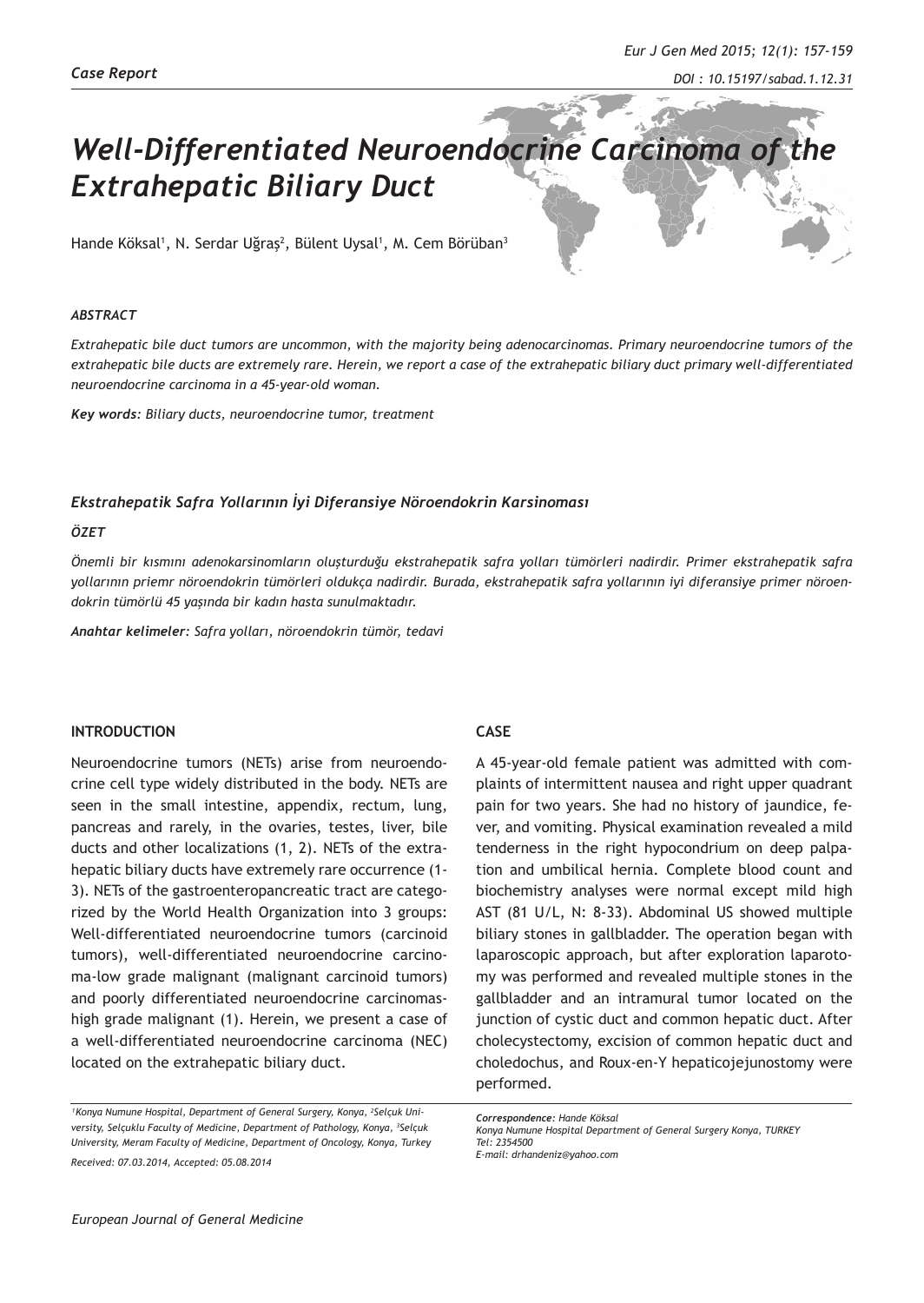No palpable regional lymph node was determined. She had an uneventful postoperative course. Histologically, the tumor was composed of endocrine cells showing moderate atypia and growing in the form of solid nests, trabeculae and pseudoglandular pattern. Perineural invasion was seen. This tumor was 2.1 cm. Immunohistochemical analysis showed neoplastic cells diffusely positive for chromogranin A and synaptophysin. The final pathological diagnosis was well-differentiated NEC of the extrahepatic bile ducts. The patient is well with no evidence of disease 8 months after surgery.

# **DISCUSSION**

Extrahepatic biliary duct tumors are uncommon, with the majority being adenocarcinomas, mostly of the well-differentiated type. NET of the extrahepatic biliary ducts, described firstly by Davies in 1959, is extremely rare (4, 5). NETs of the extrahepatic biliary ducts occur more frequently in women and the mean patient age is in 2 and 3 decades. The most frequent site for NET of the extrahepatic is the proximal/middle tract of common bile ducts (3, 5).

The major presenting symptoms are jaundice, biliary colic, abdominal or back pain and weight loss. In some patients, the tumor can be found incidentally (3, 5). In our patient, the presenting symptoms are intermittent nausea and the right upper quadrant pain for two years.

Brush cytology can be used for preoperative diagnosis of NETs of the extrahepatic, but the incidence of false negative results may be high due to the submucosal location of the neoplasm. Most NETs of the extrahepatic bile ducts are found incidentally during biliary tract operations performed for other indications. Some imaging studies including abdominal ultrasonography, computed tomography, endoscopic retrograde cholangiopancreatography, echoendoscopy and percutaneus transhepatic cholangiography are helpful methods, but the final diagnosis is usually made postoperatively after pathologic examination (5). The tumor was determined during operation for cholelithiasis in our patient.

Microscopically, NETs of the extrahepatic biliary ducts exhibit combined patterns with trabecular anastomosing structure, solid nests and occasional tubule formation. Tumor cells show positive staining for chromogranin, synaptophysin, NSE, and several hormones including gastrin and somatostatin (5). NETs of the gastroentero-



*Figure 1. A: The tumor is composed of endocrine cells showing moderate atypia and growing in the form of solid nests, trabeculae and pseudoglandular pattern.B) Perineural invasion is seen (H&Ex400). C) Neoplastic cells are diffusely positive for chromogranin A (x100). D) Neoplastic cells are diffusely positive for synaptophysin (x100)*

pancreatic tract are categorized by the World Health Organization into 3 groups: (a) Well-differentiated neuroendocrine tumors (carcinoid tumors) are composed of monomorphous endocrine cells with mild or no atypia, in a nested, trabecular, or pseudoglandular pattern, restricted to mucosa or submucosa. As a rule, non-angioinvasive tumors not larger than 1 cm and with 2 or less mitoses per 10 high-power fields are benign; (b) Welldifferentiated neuroendocrine carcinoma-low grade malignant (malignant carcinoid tumors) are composed of endocrine cells showing moderate atypia and growing in the form solid nests, trabeculae or larger, less well-defined aggregates, which deeply invade the gut wall (muscularis propria or beyond) or show metastases to regional lymph nodes or liver. These, as a rule, are larger than1 cm, with a moderately elevated mitotic index (>2 mitoses/10 high-power fields) or proliferation index (>2% Ki-67-positive cells); (c) Poorly differentiated neuroendocrine carcinomas-high grade malignant are composed of highly atypical small to intermediate-sized tumor cells growing in the form of larger, ill-defined aggregates, often with necrosis and prominent angioinvasion and/or perineural invasion. The tumor usually shows a very high mitotic rate (≥10 mitoses/10 highpower fields) and a high proliferation index (>15% Ki-67